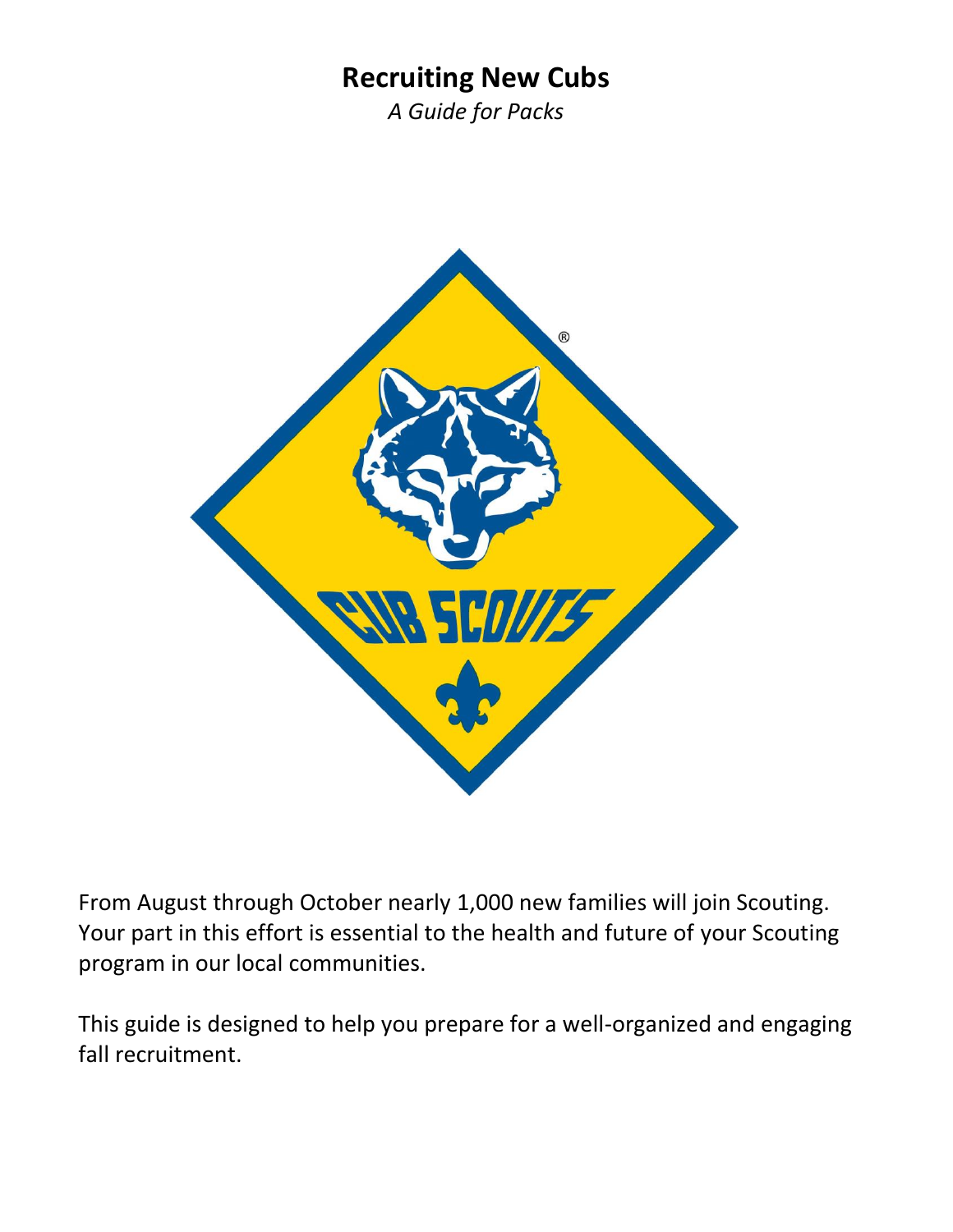# **Table of Contents**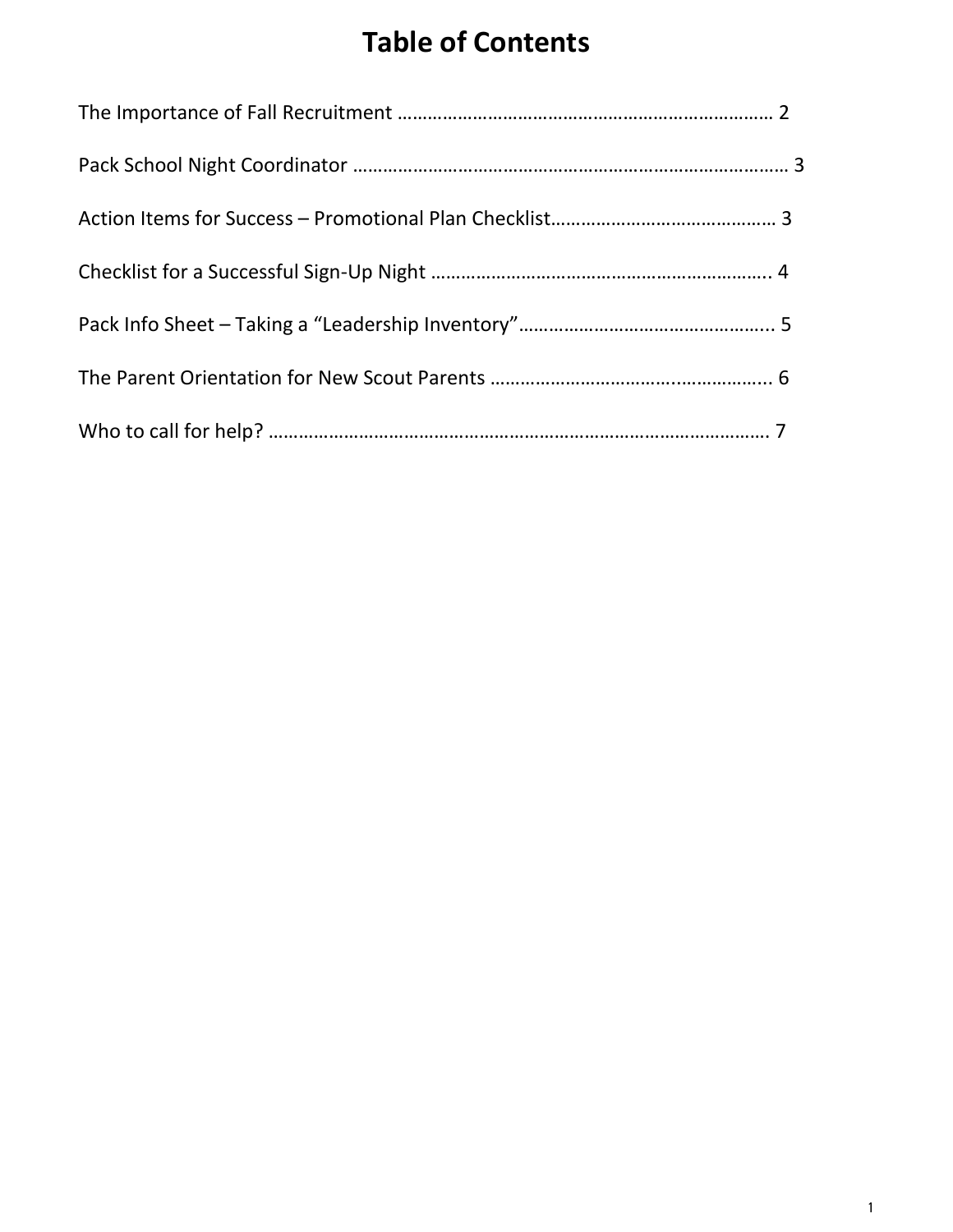### **The Importance of Recruitment – "Healthy Things Grow"**

First, we need to remember that our mission as an organization is important. *The mission of the Boy Scouts of America is to prepare young people to make ethical and moral choices over their lifetimes by instilling in them the values of the Scout Oath and Law.* This mission is accomplished through the delivery of the scouting program by dedicated volunteers who understand the impact scouting can have on a youth, a family, and a community. Check out this study conducted by Tuft's University:



You can read more on this study at <http://scoutingwire.org/resources-to-help-you-prove-the-value-of-scouting/>

Secondly, it is important to understand that any organization's health is gauged on its' ability to grow in several areas: number of members, program impact on its members, community awareness of the organization, and the satisfaction of the members themselves. "Healthy things grow."

Finally, a crucial part of fall recruitment is not just the recruitment of new Cubs, it's the recruitment of the entire family…including parents as leaders. Parents want to feel confident in the organization they plan to join. When parents see a well-organized pack with welcoming leaders and youth, as well as a calendar of fun activities, they are more likely to not only join, but also volunteer as leaders. Parents want to feel welcomed and cared for. This can easily be done by making sure every new family is personally welcomed by an existing member of your pack. It is also important to remember that parents also want to have fun…make scouting fun for them too.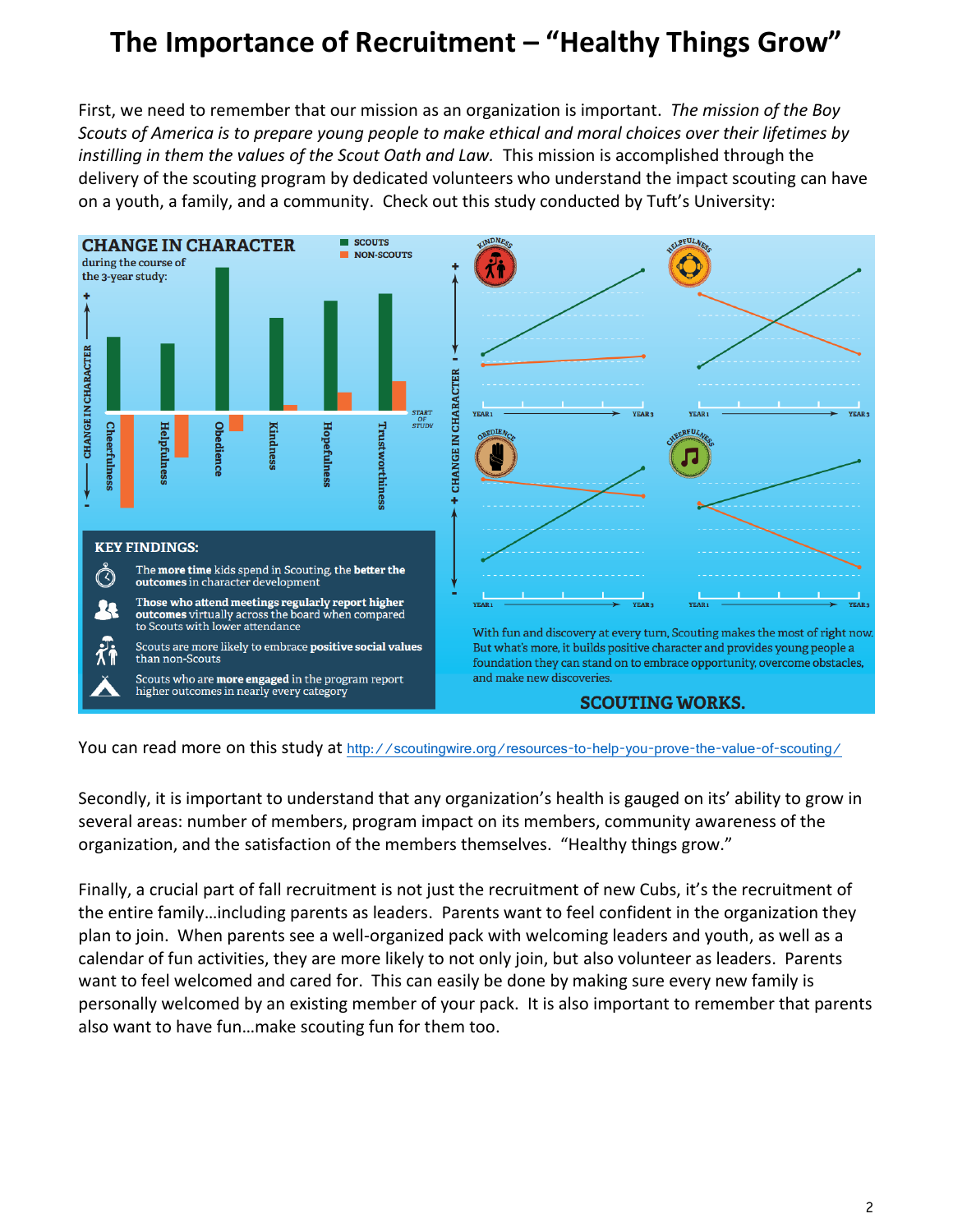## **Your Pack School Night Coordinator**

Having one or two parents, not a den leader or cubmaster, dedicated to your recruitment efforts will help your pack have a successful sign-up night. Pick two or three of your parents to accomplish the following items. Have them check each key "action item" as they get it completed.

#### **ACTION ITEMS FOR SUCCESS:**

| Attend Recruitment Orientation & Marketing plan training for Pack Recruitment Teams. (July/August)<br>Receive materials to assist with recruitment.<br>$\circ$<br>Develop and implement a customized "recruitment promotional plan" for your elementary<br>$\circ$<br>school/neighborhood/church/Social Networks. |
|-------------------------------------------------------------------------------------------------------------------------------------------------------------------------------------------------------------------------------------------------------------------------------------------------------------------|
| Set a New Scout Recruitment Goal for your Pack.                                                                                                                                                                                                                                                                   |
| Ask your Cub Scout parents and boys to "Get the word out." - communicate your Pack's School Night<br>Sign-Up to friends and parents with whom you come in contact.                                                                                                                                                |
| Social Networking - Get your parents to use their social networking sites (Facebook, Twitter, etc.), to<br>inform their friends about your Sign-Up Night. (Have them give a personal testimony of how Scouting has<br>benefitted their family.)                                                                   |
| Make sure you put up posters of Scouts in action; in your school, church and other places that will attract<br>parents and provide them with info on when they can sign up. A poster board with pictures of your scout<br>families having fun is very effective.                                                  |
| Develop an incentive for Peer-to-Peer recruiting (offer the boys an incentive for getting a friend to join).                                                                                                                                                                                                      |
| Have an impressive presence at Meet the Teacher & Open House. (Tents, Flag ceremony, Cub Scout<br>greeters, interactive booth, etc.)                                                                                                                                                                              |
| The day before and the day of your School Night, see if the school will allow Cub Scouts in uniform to<br>welcome parents and students in the drop-off line. Make sure all your Cub Scouts proudly wear their<br>uniforms to classes the day of your School Night.                                                |
| Make sure the school administration, Scout Leaders & Cub Scouts are ready for your School Night to<br>welcome new families.                                                                                                                                                                                       |
| Help get school night dates in local newspaper and radio.                                                                                                                                                                                                                                                         |
| Recruit other parents to help.                                                                                                                                                                                                                                                                                    |
| As your pack is conducting the above action items, there will be council-wide efforts as well:                                                                                                                                                                                                                    |

- $\checkmark$  The District Executive will arrange the School Night date with the elementary school. ✓ The Council support staff will produce a flyer to be distributed to each boy during classroom presentations.
- ✓ A District *School Night* presenter will be assigned to assist with each school.
- $\checkmark$  Council will produce marketing materials for the Packs.
- $\checkmark$  Several print media outlets will distribute articles about the benefits of Scouting.
- $\checkmark$  Local television stations will highlight scouting.
- $\checkmark$  Council will use Facebook, Twitter and other outlets to encourage families to join scouting.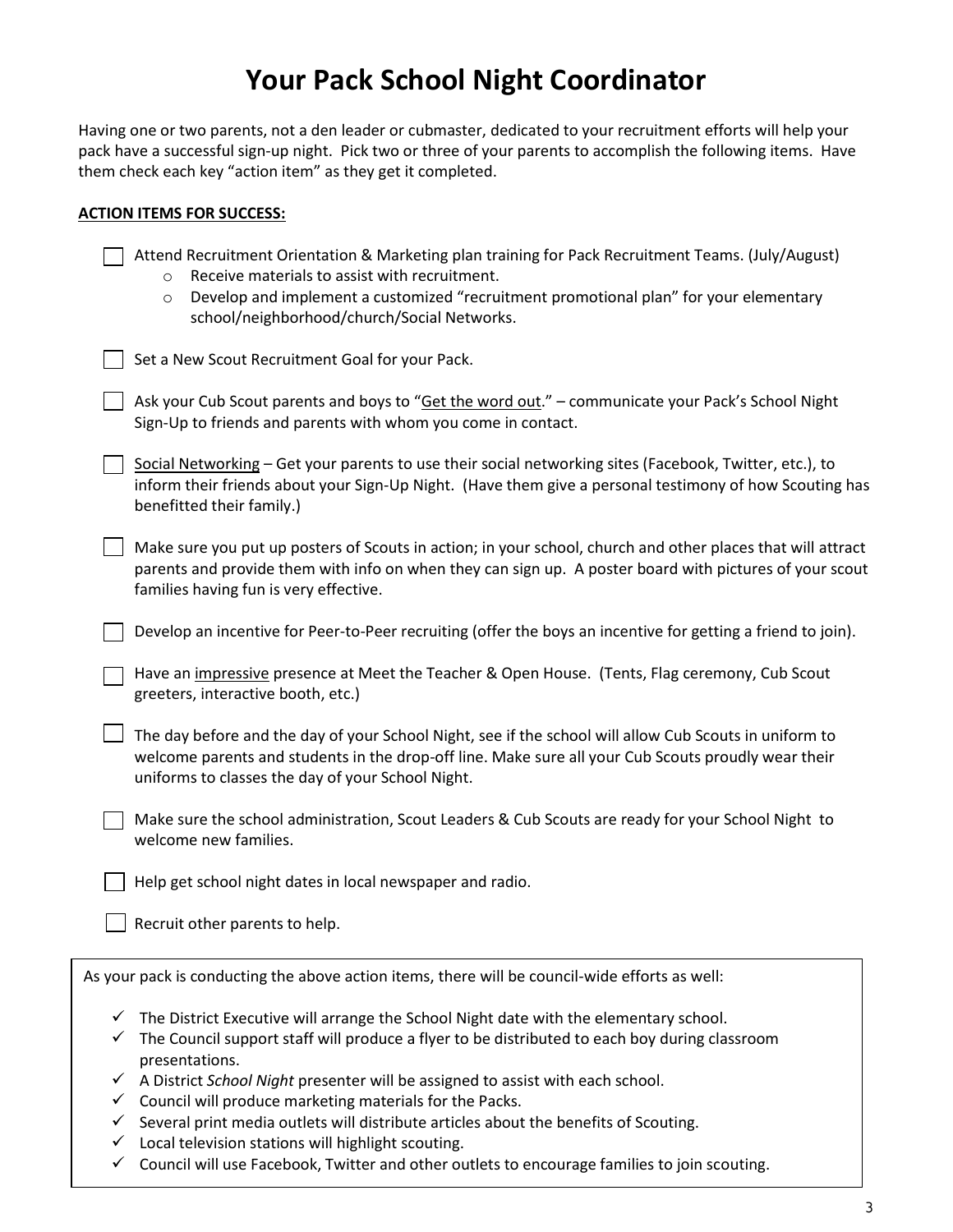

### **Checklist for a Great Sign-up Night**

First impressions are important. Do not underestimate the impact that a well-organized and welcoming sign-up night can have on a new family. The following checklist will help ensure families not only join, but also get engaged!!! As a reminder, this year we will continue to collect the prorated membership fee, covering the remainder of 2016. The presenter will explain the fee and mention that during recharter the parents will be asked to pay \$24 if they wish to continue their scouting experience. Packs have the first few meetings to convince the new families that scouting in worth the \$24 renewal fee.

|  | Arrive at the sign-up location at least 45 minutes before start time. |  |
|--|-----------------------------------------------------------------------|--|
|  |                                                                       |  |

| Make sure you have 2 parents or leaders that can do an outside activity with the new scouts. Make it fun, |  |
|-----------------------------------------------------------------------------------------------------------|--|
| this will be their first scout activity.                                                                  |  |

- Have Cub Scouts welcome families as they arrive. Be sure that the boys make eye contact, smile and give a firm handshake.
- Have a pack calendar ready to hand out as parents arrive (sample will be distributed by Council). Make sure you list a point-of-contact on the calendar and include the date, time and location of the "Parent Orientation" as well as frequently asked questions (FAQs) that are common to your pack.
- Make sure every family that comes in fills out the New Member Roster. This is a great tool to use for follow-up with the new families.
- Have your leaders actively approaching and engaging the new parents. Make them feel welcomed. A personal greeting can make an enormous impact on a family.

| T Coordinate an opening flag ceremony. Make sure the youth lead this part. |  |
|----------------------------------------------------------------------------|--|
|----------------------------------------------------------------------------|--|

- Have a Cub Scout or Boy Scout welcome the parents; something 'short n sweet', which allows the new parents to see the impressive young men scouting helps produce.
- An assigned "School Night Presenter" will conduct an overview of the scouting program. This person will be a district-level volunteer trained to conduct the presentation.
- Have a uniformed leader, the Cubmaster may be good, give a 3-minute pack promo. Make it fun and informative.
- Have 2 3 leaders set up an area to receive applications and registrations fees at the end of the meeting.
- Make sure every family has an email and phone number of someone they can call with any questions.
- After the majority of the new families have filled out the application and paid the membership fee, be prepared to meet with any parents that might want to help out with the pack. Provide them with the Training info sheet from the School Night Crate.
	- Once everyone has left, meet with your School Night Presenter to discuss what went well and what can be improved. Get your copy of the new youth and adult applications. Get a copy of the Sign-in Sheet.
- Call… call… call… Do not assume that families will show up to the first meeting because they wrote the information down during the sign-up night. They will need a reminder call. Have a team ready to divide up the new families and call each of them within 2 -3 days to welcome them again and remind them about the next meeting.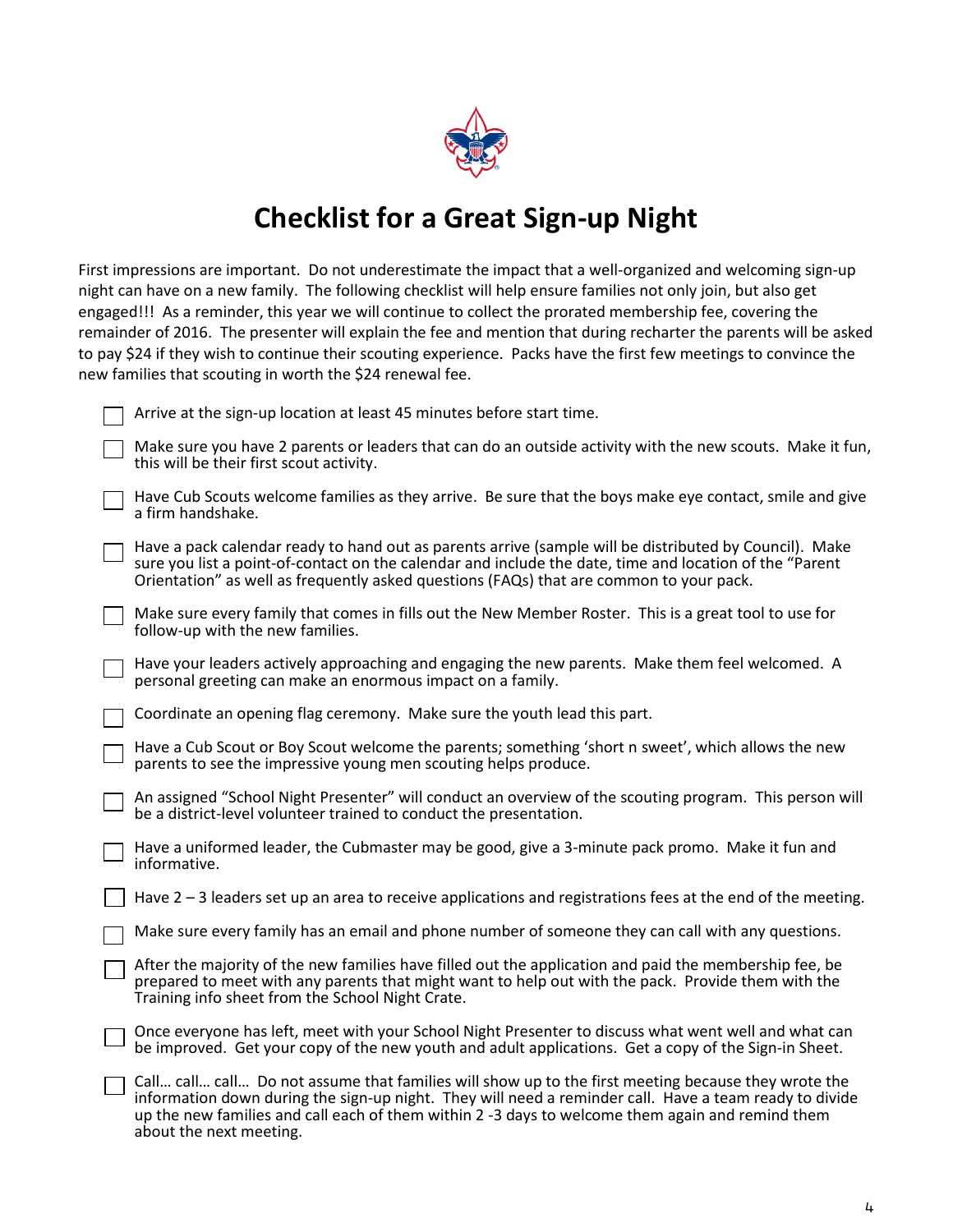## **Pack Leadership**

Taking a pack "inventory" of your current leadership is helpful to do prior to your parent orientation. It will allow you to see key roles that need to be filled. You should be able to fill some, if not all at your parent orientation.

| <b>Pack Committee</b>                     | Pack Leadership                                              |
|-------------------------------------------|--------------------------------------------------------------|
|                                           |                                                              |
|                                           | Assistant Cubmaster ____________________________             |
|                                           |                                                              |
|                                           | 1st Grade Asst. Leader__________________________             |
|                                           |                                                              |
| Scouting for Food _______________________ |                                                              |
|                                           |                                                              |
|                                           |                                                              |
| Blue & Gold Banquet _____________________ | 4 <sup>th</sup> Grade Leader _______________________________ |
|                                           | 4 <sup>th</sup> Grade Asst. Leader _____________________     |
|                                           | 5 <sup>th</sup> Grade Leader _______________________________ |
|                                           |                                                              |
|                                           |                                                              |
| <b>Additional positions in your Pack:</b> |                                                              |
|                                           |                                                              |
|                                           |                                                              |
|                                           |                                                              |
|                                           |                                                              |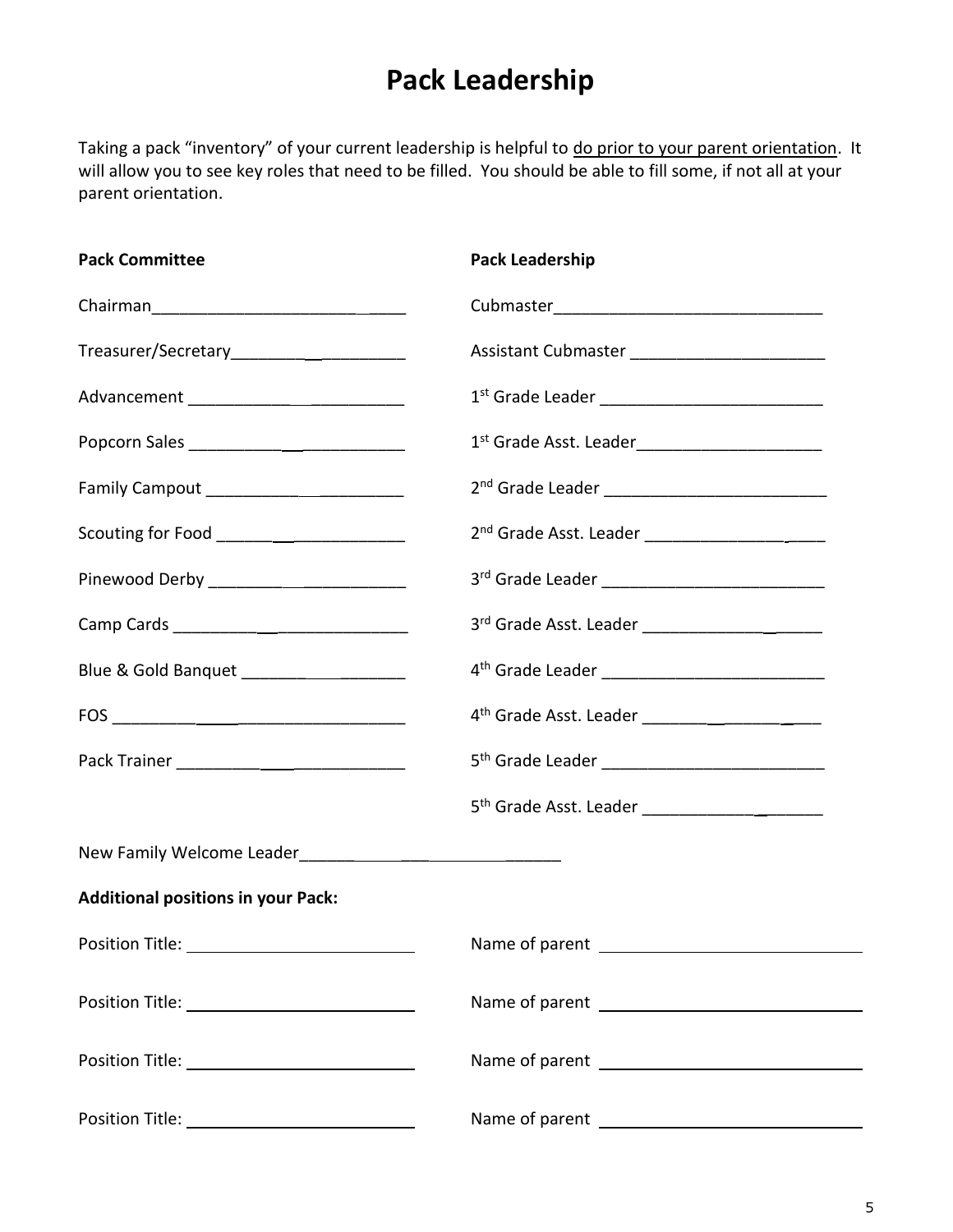### **Checklist for an Engaging and Effective Parent Orientation**

Congratulations on conducting a successful Sign-up Night… Now the fun starts. A week after the sign-up night your pack should hold a Parent Orientation. Here is a list of suggestions that will help you plan and execute an effective Parent Orientation:

| Make sure each new family gets a personal phone call inviting them to the orientation. Have<br>some parents that do not fill an active adult leader role handle this for your pack.                                                                                         |
|-----------------------------------------------------------------------------------------------------------------------------------------------------------------------------------------------------------------------------------------------------------------------------|
| Have an activity for the boys and siblings to do so you have time to talk to the parents. A local<br>Boy Scout Troop may be able to help with this. If not, make sure you have a least two adults<br>supervising the activity. Have some light refreshments for the adults. |
| Have your adult leaders introduce themselves and share why they are in scouting.                                                                                                                                                                                            |
| Give the new parents a time to introduce themselves and share what they hope to get from the<br>scouting program. This is importantit will give the pack ideas on how to better engage the<br>parents and meet their needs as a family.                                     |
| Help parents understand the importance of "active involvement". Encourage them to participate<br>in as many pack events as possible. Review your Pack calendar with them.                                                                                                   |
| Share your Pack's policy for dues and t-shirts. Remind parents that fundraisers help pay for the<br>cost of scouting.                                                                                                                                                       |
| Share your Pack's plan for recharter. Families joined at a prorated fee covering the remaining<br>months left in 2021; their initial experience in your pack will determine if they see the value in<br>the \$66 recharter fee.                                             |
| Make sure you give time for parents to ask questions about the events your pack participates in.                                                                                                                                                                            |
| Share with your new parents the leadership opportunities your pack has. This may take some<br>one-on-one time with parents in order to get them committed to fill a needed role in your pack.                                                                               |
| Encourage your newly recruited leaders to attend one of your district's scheduled trainings as a<br>group. This will make it more fun and help create a "team" feeling for the new leaders.                                                                                 |
| Find out the best way to communicate with your parents (phone, text, email, Facebook, etc.).                                                                                                                                                                                |
| Before you let them leave the orientation give them another chance to ask questions and make<br>sure they know the date, time and location for the next month's pack meetings.                                                                                              |
| Let the new leaders know about Roundtable and the information and training they will get each<br>time they attend.                                                                                                                                                          |